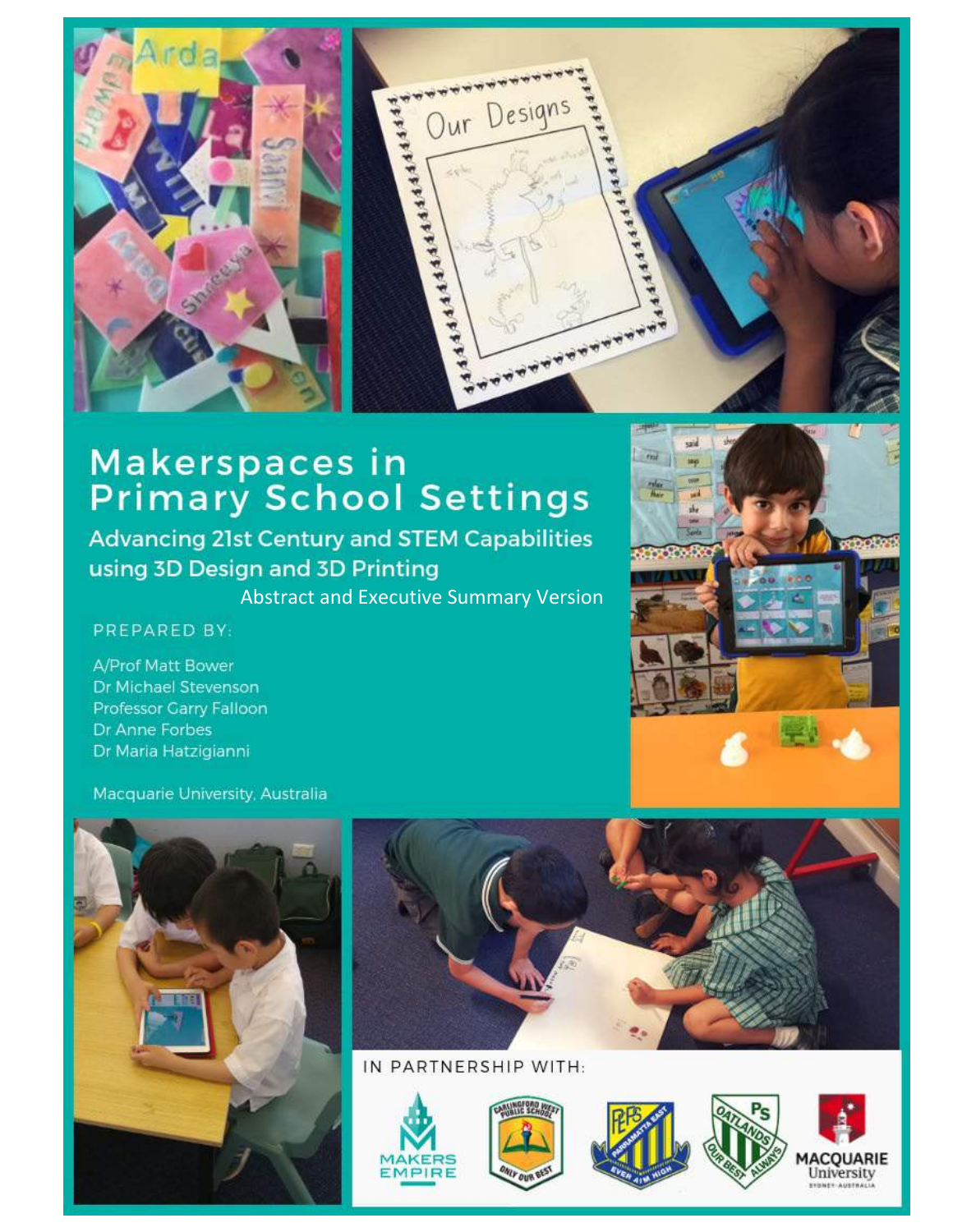#### **Makerspaces in Primary School Settings**

#### **Advancing 21st Century and STEM capabilities using 3D Design and 3D Printing**

This report was authored by researchers from the Department of Educational Studies at Macquarie University: Associate Professor Matt Bower Dr Michael Stevenson Professor Garry Falloon Dr Anne Forbes Dr Maria Hatzigianni

This project was funded by Makers Empire, the New South Wales Department of Education, and an Australian Government AusIndustry Innovation Connections grant. The views represented in this report in no way represent the views of the funding bodies.

Publication date: September 2018

#### **Preferred citation:**

Bower, M., Stevenson, M., Falloon, G., Forbes, A., Hatzigianni, M. (2018). Makerspaces in Primary School Settings – Advancing  $21^{st}$  Century and STEM capabilities using 3D Design and 3D Printing. Sydney, Australia: Macquarie University. Available at[: https://primarymakers.com.](https://primarymakers.com/)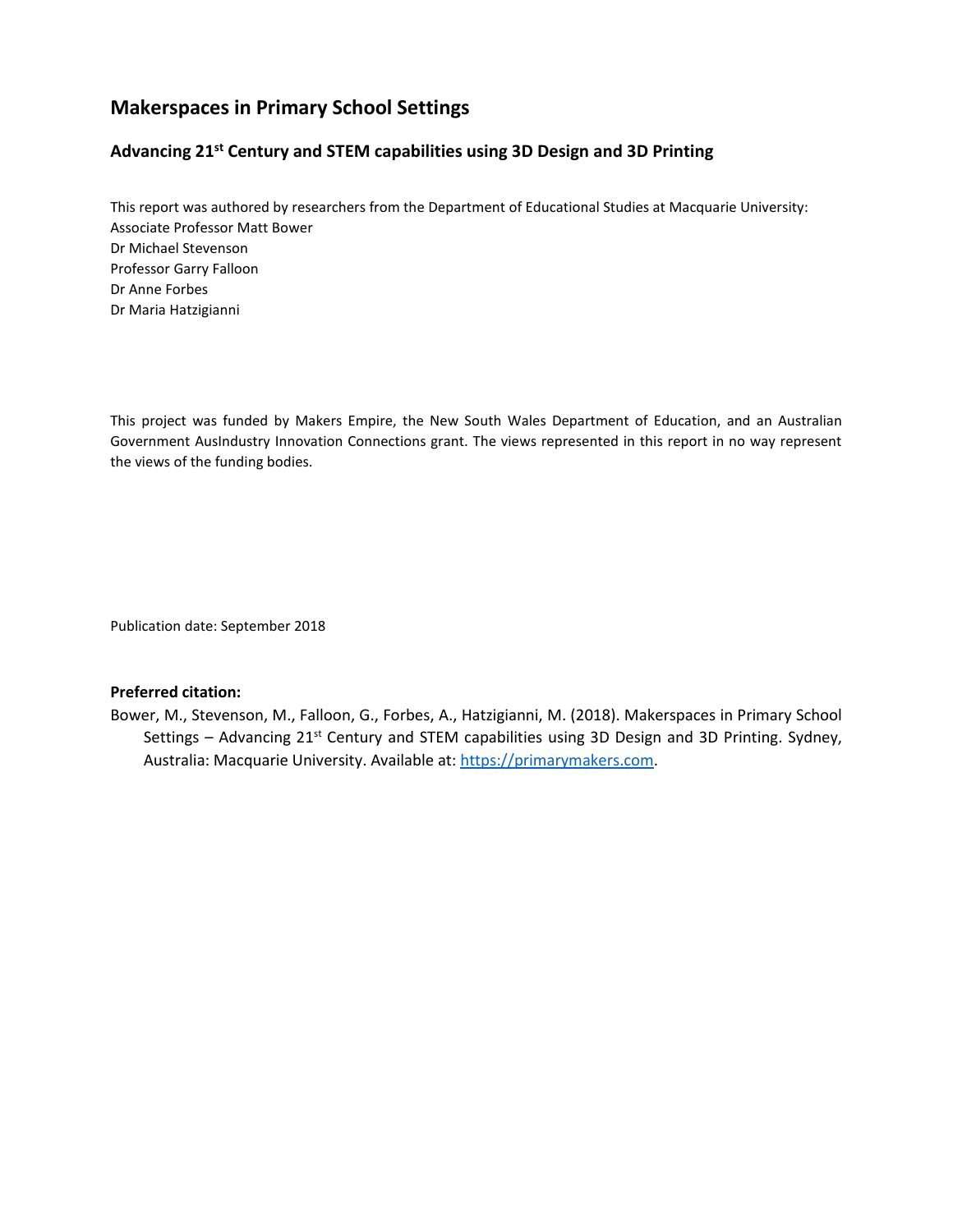### **Table of Contents**

| 1  |  |  |  |  |  |  |
|----|--|--|--|--|--|--|
| 2  |  |  |  |  |  |  |
| 3  |  |  |  |  |  |  |
|    |  |  |  |  |  |  |
| 4  |  |  |  |  |  |  |
| 5  |  |  |  |  |  |  |
| 6  |  |  |  |  |  |  |
|    |  |  |  |  |  |  |
| 7  |  |  |  |  |  |  |
| 8  |  |  |  |  |  |  |
| 9  |  |  |  |  |  |  |
|    |  |  |  |  |  |  |
| 10 |  |  |  |  |  |  |
| 11 |  |  |  |  |  |  |
| 12 |  |  |  |  |  |  |
|    |  |  |  |  |  |  |
| 13 |  |  |  |  |  |  |
| 14 |  |  |  |  |  |  |
| 15 |  |  |  |  |  |  |
| 16 |  |  |  |  |  |  |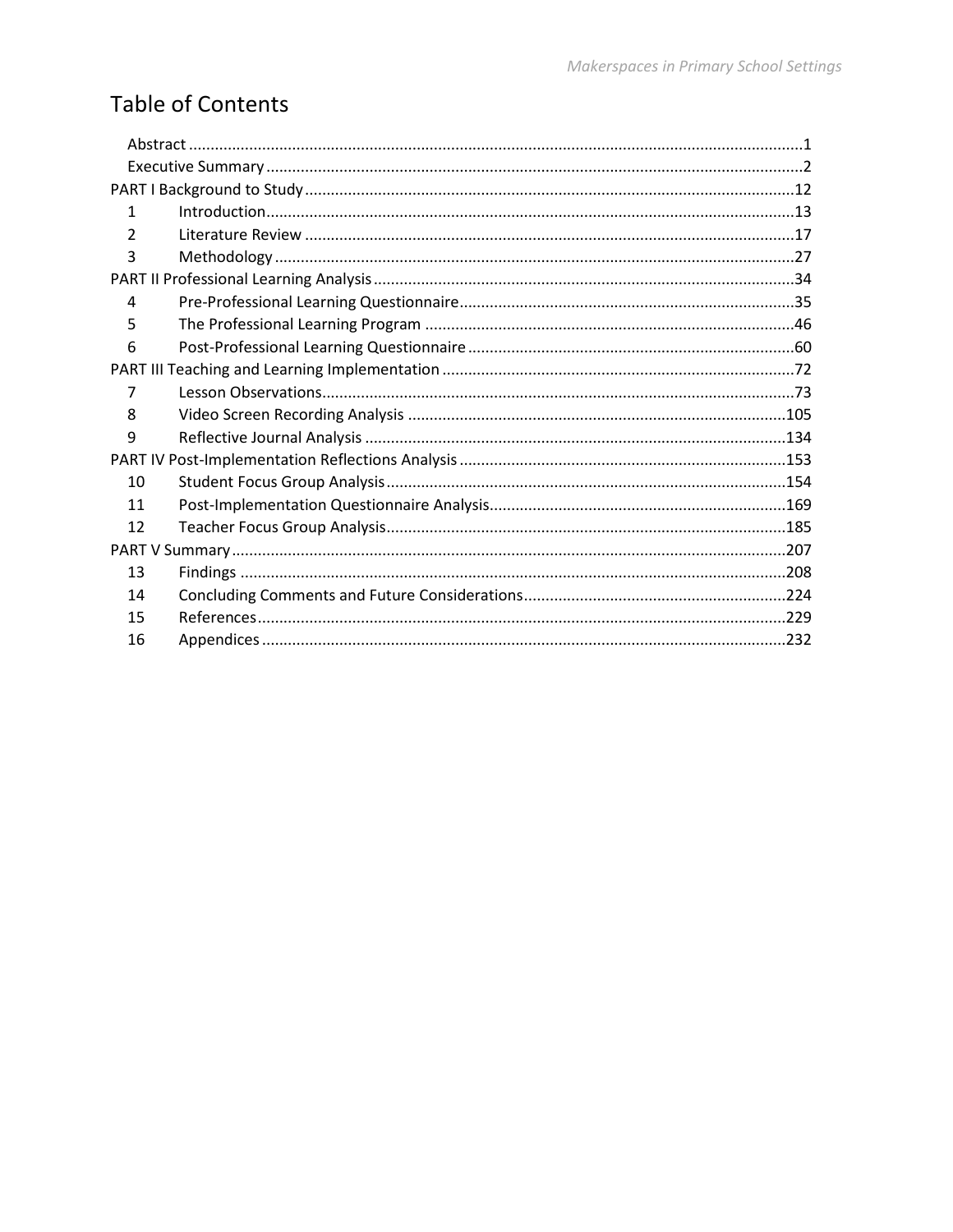## <span id="page-3-0"></span>Abstract

The *Makerspaces in Primary School Settings* project sought to examine how maker activities using 3D design and 3D printing technology could enhance learning and teaching outcomes. Across the 24 Kindergarten to Year 2 classes that were analysed, students developed a range of  $21^{st}$  century capabilities including creativity, problem solving, critical thinking, inquiry, design thinking, collaboration, autonomy, literacy, numeracy, scientific understanding, digital literacy, communication, reflective learning capabilities and resilience. Analysis of screen recordings for 24 pairs of students revealed substantial levels of design thinking skills, prominently including discovery, interpretation and ideation, but also experimentation and evolution.

Based on screen recordings, teacher journals, teacher questionnaires, student and teacher interviews, and researcher observations, learning and teaching in makerspaces was affected by the balance of explicit instruction to open-ended inquiry, the pedagogical strategies that were used, the types of tasks that were set, the effectiveness of technological resources, the sequencing of tasks, the design of the spaces being used, and students' background knowledge and collaborative capacities. Each of these factors was observed to support or constrain learning, depending on how they were configured.

Maker activities using 3D technology resulted in very high levels of student engagement, as well as increased levels of student confidence (particularly for less capable students). Off-task behaviour was sometimes observed due to factors such as technology being unavailable, students' difficulties working productively in groups, and some of the gamified aspects of the software. There was very strong student demand to complete further lessons involving 3D design and printing, with many students expressing a desire to undertake 3D design activities outside school and in their future careers.

Teachers indicated that the well-structured, pedagogically grounded, hands-on and situated professional learning enabled them to develop a better understanding of makerspaces, how to teach in them, the technical skills required, and 21<sup>st</sup> century capabilities. The professional learning also significantly increased their confidence to teach in makerspaces. Teachers indicated that to develop their capabilities and effectively teach in makerspaces, they needed reliable technology, collegial support, teaching resources, appropriate makerspaces, and time to build their capabilities and create lessons. In addition, they felt they were assisted by a school culture supportive of exploration and experimentation.

An unanticipated outcome of the study was the extensive teacher transformation that took place. Several teachers indicated that they had shifted to be more collaborative, flexible, and comfortable with technology. Many teachers entered learning partnerships with students, and as a result, students came to see their teachers as models of life-long learning. Some teachers related how these changes had transcended beyond their makerspaces modules – for instance, in the form of more inquiry-based, problem-based, and collaborative units of work. All 24 teachers expressed a desire to utilise 3D designbased makerspaces in their future classes.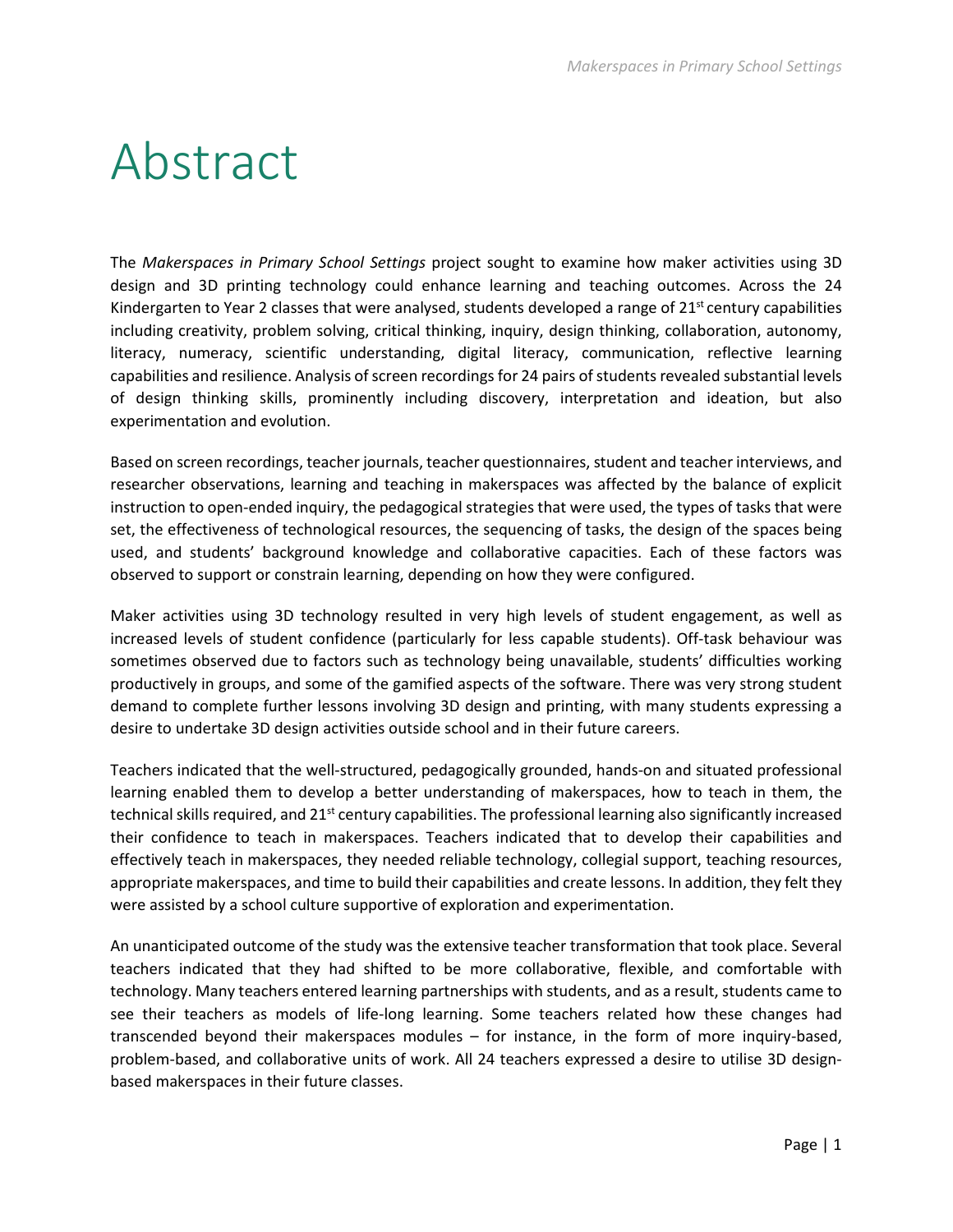## <span id="page-4-0"></span>Executive Summary

The *Makerspaces in Primary School Settings* project was a collaboration between the NSW Department of Education, Maker's Empire Pty Ltd and Macquarie University that sought to examine how maker activities using 3D design and printing technology can be pedagogically optimised. There are continual calls from government and industry to advance the STEM capabilities of future generations, from the youngest years of schooling (e.g. Education Council, 2015; Australian Industry Group, 2017). At the same time, the 2017 K-12 New Media Consortium Horizon Report (Freeman, Becker, & Cummins, 2017) identified makerspaces as one of the two main short term technology trends that has potential to transform STEM outcomes in K-12 Education. However, while there is abundant rhetoric about the potential of makerspaces for transforming learning outcomes, there is a paucity of research investigating the pedagogical strategies and issues surrounding learning and teaching in makerspaces, and their impact on the learning process, particularly for younger students, and particularly using a collection of schools and classes (for a review of relevant literature, see Chapter 2 of the main report). This project provided an opportunity to interrogate pedagogical issues surrounding learning and teaching in makerspaces, to work out what is (and is not) effective.

*Makers Empire* produces a 3D design and printing platform that aims to help K-8 educators develop the STEM, design thinking and 21st century capabilities of their students. The *Makers Empire* 3D design and printing platform includes the *Makers Empire 3D* app and teacher platform for class management and access to curriculum. For this project, *Makers Empire* provided their 3D platform to schools, along with a blended professional learning program for participating staff. In total, 27 teachers from three NSW Department of Education schools participated in the project, namely, Carlingford West Public School (n=15), Parramatta East Public School (n=9) and Oatlands Public School (n=3). With responsibility for either Kindergarten (n=12, 44.4%), Year 1 (n=7, 25.9%), Year 2 (n=5, 18.5%) or non-teaching leadership roles (n=3, 11.1%), the teachers who participated in the study ranged in teaching experience from being in their first year of teaching to having taught for over forty years (with an average experience of approximately 11 years). Each class had around 22 students, resulting in approximately 500 K-2 students who used the *Makers Empire 3D* app in the participating classes. Data collection took place between August and November of 2017.

Six research questions drove the inquiry:

- RQ1. What do students learn when undertaking maker activities?
- RQ2. How do maker activities using 3D technology impact on students' design thinking skills?
- RQ3. What supports and constrains learning in maker activities?
- RQ4. How do maker activities using 3D technology influence student motivation, engagement, self-efficacy and future intentions?
- RQ5. How can teacher capacity to embed design thinking processes through maker-based pedagogies be developed through blended professional learning?
- RQ6. How can teachers be best supported to develop their maker pedagogical capabilities?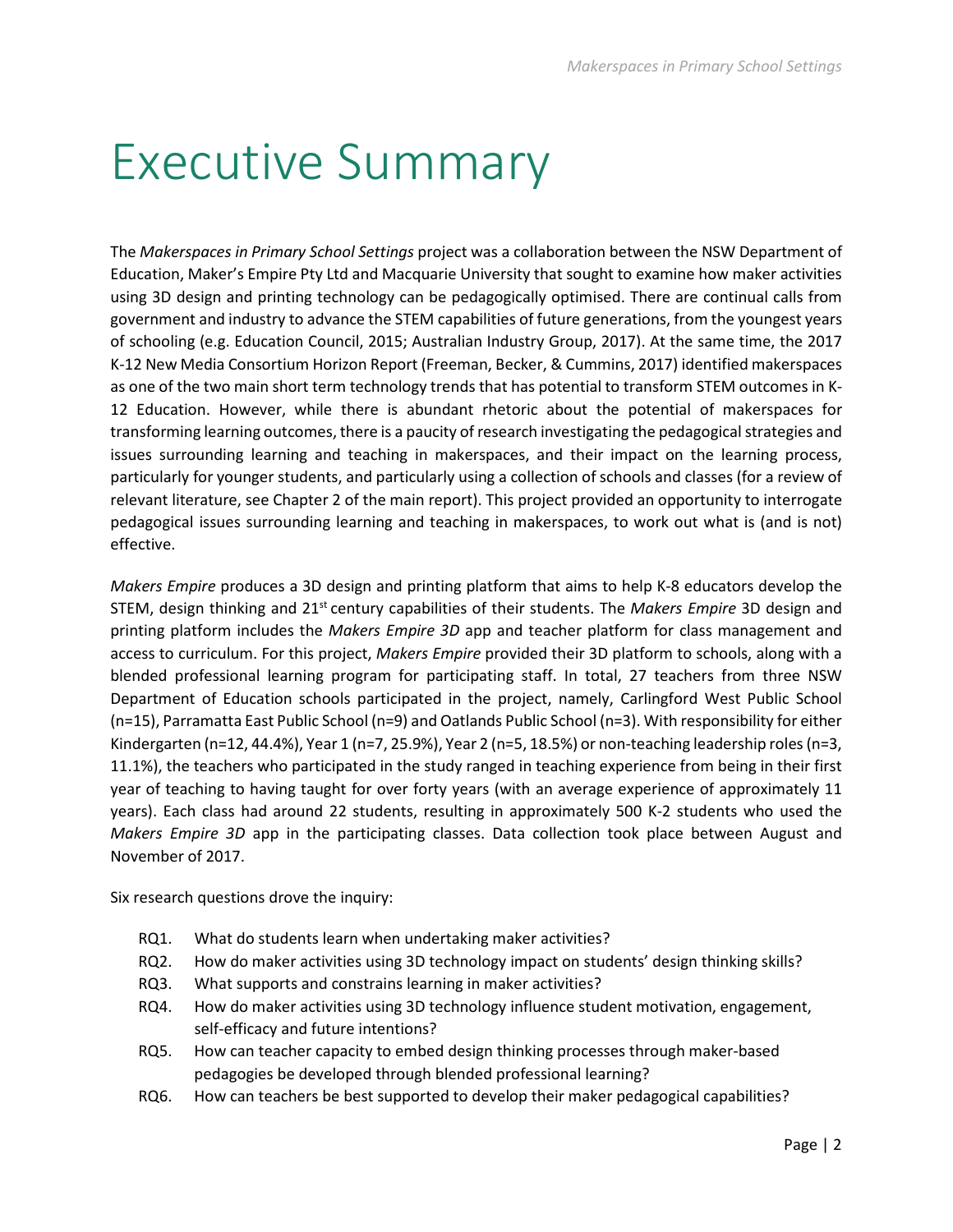A collective case study using a mixed methodology was adopted, using nine data sources that included: (1) a pre-professional learning questionnaire; (2) researcher observations of professional learning; (3) a postprofessional learning questionnaire; (4) researcher observations of lessons; (5) recordings of student iPad activity and discussions; (6) teacher reflective journals; (7) student focus group interviews; (8) teacher focus group interviews; and (9) a post-implementation questionnaire. Quantitative analysis involved primarily involved the use of descriptive statistics and T-tests. Qualitative data was analysed thematically to derive first and second order themes. Analysis from the multiple data sources was triangulated to enhance reliability of the findings. See Chapter 3 for further details about the methodology and participants.

#### Analysis of the Professional Learning Program

The Makers Empire professional learning program consisted of two face-to-face training days (in August and September, 2017) separated by an intervening period of five weeks, during which online support was provided in the form of an *Edmodo* group page with online discussions and weekly webinars. The first workshop covered principles of constructionism and design thinking using a series of hands-on activities, followed by a session covering the use of the *Makers Empire 3D* app. The online professional support included an *Edmodo* course page to promote asynchronous communication between the Makers Empire facilitator and participating teachers, and weekly live web-conferencing sessions using *Zoom*, where the facilitator could present on topics of interest and field questions from teachers. The final face-to-face workshop consisted of a session explaining the operation of the 3D printers being used in the schools, a discussion of teachers' progress with the app and their lesson planning, and a final session where more concrete lesson planning occurred with relation to the NSW curriculum. See Chapter 5 for more details about the professional learning program.

Paired sample T-tests of teachers' responses to the pre- and post- professional learning program questionnaires revealed increases in their confidence to teach in makerspaces from a mean of 3.04 (approximately 'neutral') to 4.44 (between 'mildly agree' and 'agree'), which was a statistically significant result (*t*(26)=4.875, *p*=0.000). Based on clustering according to general, self-identified confidence with technology, the professional learning appeared to be of greatest benefit to teachers identifying as having lower confidence. Of interest was a slight decrease in overall enthusiasm to teach in makerspaces from a pre-professional learning mean of 5.22 to a post-professional learning mean of 4.78. This difference was not statistically significant, *t*(26)=1.762, *p*=0.09, and thus is likely to be within the margins of error or chance, or may possibly be related to the time of term and/or greater teacher awareness of the work they would need to undertake to prepare their modules.

Teachers felt that the professional learning was important because it helped to improve their understanding of what makerspaces were, how to teach in them, the sorts of technical skills they would need, at the same time as it advanced their  $21^{st}$  Century and design thinking capabilities more generally. Teachers appreciated the hands-on and experiential nature of the professional learning program, the technical skills that were covered, and the time that it gave them to collaboratively plan with peers. Suggestions for improvement included providing more time to master the technologies and centring the online professional support around teachers' needs. The main concerns that teachers identified going forward were accessing collegial support, potential technological problems, access to required hardware, how to best support students, and having enough time for planning and implementation. See Chapter 6 for more details about the evaluation of the professional learning program.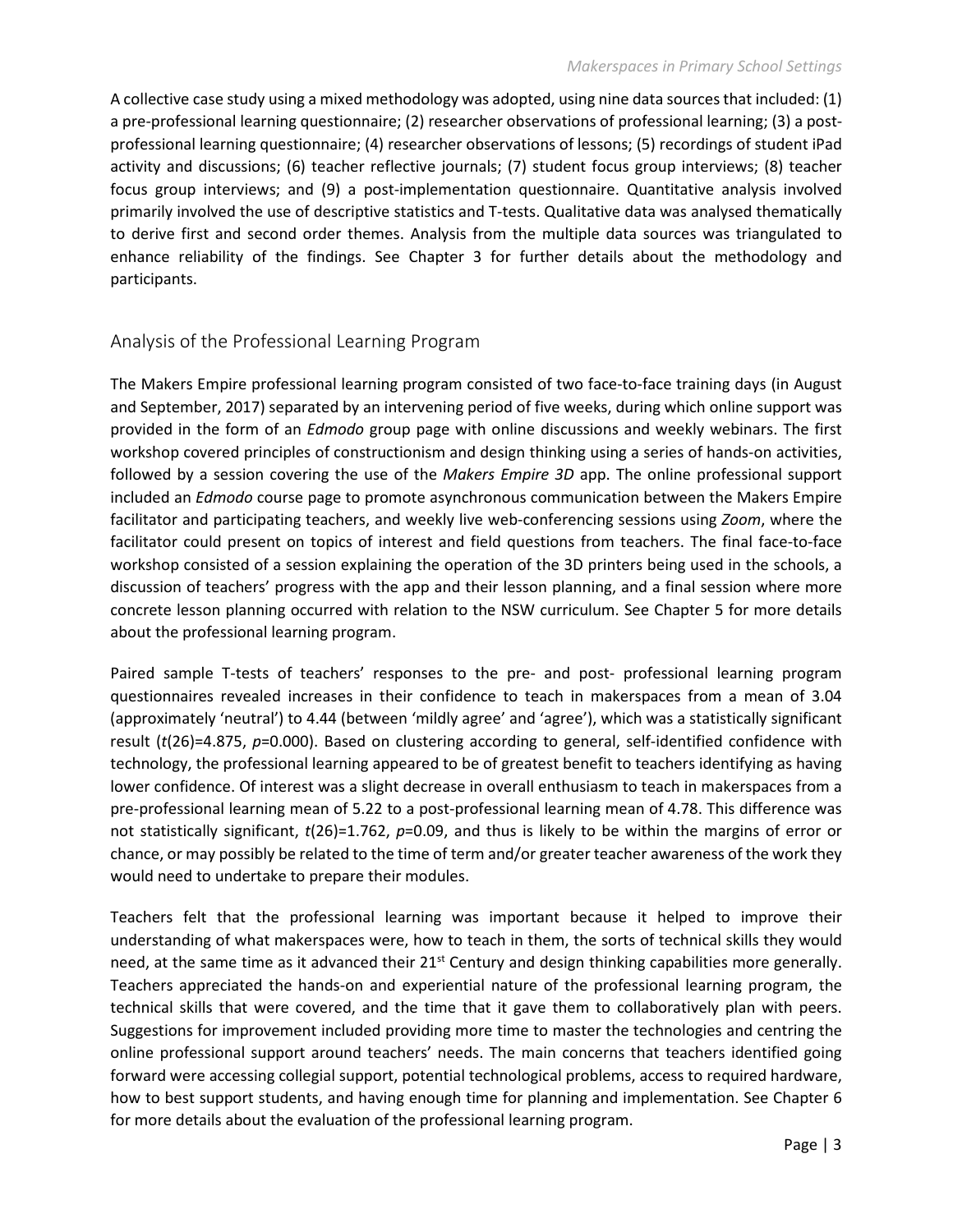#### Analysis of the Implemented Makerspaces Units

A wide range of topics were observed across the makerspaces units of work, including designing keyrings, shadow puppets, a habitat for hermit crabs, headphone cable holders, spinning tops, floatable boats, herb markers, playground sculptures, bag tags, and characters for a stop-motion narrative. Researchers' observations of 31 lessons taught by 24 teachers revealed high levels of creativity (71% of lessons), design thinking (64%) and critical thinking (58%). High levels of student engagement were observed in 100% of lessons. Teachers used a mix of online and offline activities, as well as an assortment of activities involving explicit instruction at some times and open-ended inquiry at others. An example of a typical explicit instruction episode is shown in Figure 1 below (Figure 7.1 in the report). An example of students engaging in open-ended inquiry is shown in Figure 2 (Figure 7.2 in the report).



Figure 1 – Teacher modelling using a screenshare of her iPad onto the interactive whiteboard



Figure 2 – Students completing an open-ended task individually and in pairs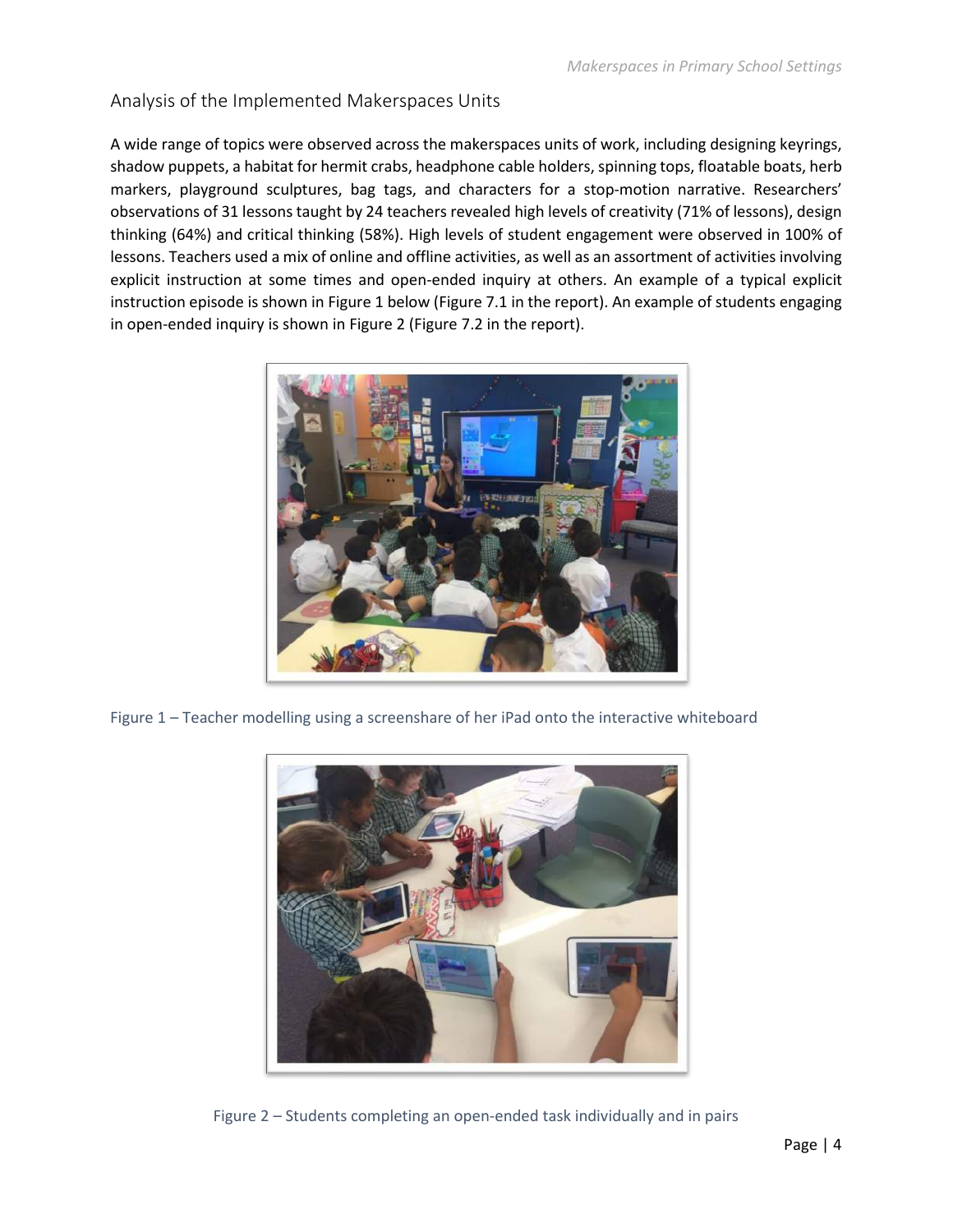Table 1 provides a summary of the sorts of learning and teaching activities that were observed (described in further detail in Chapter 7).

| Table 1 – Types of Learning and Teaching Amongst the 31 Observed Lessons (reproduction of Table 7.4 in |  |
|--------------------------------------------------------------------------------------------------------|--|
| main report)                                                                                           |  |

| <b>Domain</b>   | <b>Descriptors</b> | Code                                     | <b>Frequency</b> | <b>Frequency</b> |
|-----------------|--------------------|------------------------------------------|------------------|------------------|
|                 |                    |                                          | (n)              | $(\%)$           |
| <b>Student</b>  | Demonstrated       | Creativity                               | 22               | 71%              |
| Learning (SL)   | skills             | Design Thinking                          | 20               | 64.5%            |
|                 |                    | <b>Problem Solving</b>                   | 18               | 58.1%            |
|                 |                    | <b>Critical Thinking</b>                 | 15               | 48.4%            |
|                 |                    | <b>Authentic Learning</b>                | 11               | 35.5%            |
|                 |                    | Inquiry                                  | 5                | 16.1%            |
| Learner         | Observed           | Engagement                               | 31               | 100%             |
| Engagement      | learning           | Collaboration                            | 14               | 45.2%            |
| (LE)            | behaviours         | Autonomy                                 | 13               | 41.9%            |
| Task Design     | Task design and    | Online (making with technology)          | 15               | 48.4%            |
| (TD)            | types of making    | Offline (making with physical materials) | 6                | 19.4%            |
|                 |                    | Hybrid (Online and Offline)              | 10               | 32%              |
| <b>Teaching</b> | Pedagogies,        | <b>Explicit Instructions</b>             | 24               | 77.4%            |
| Approaches      | instructional      | Open-Ended Inquiry                       | 17               | 54.8%            |
| (TA)            | methods, and       | Problems                                 | 18               | 58.1%            |
|                 | strategies         | Team teaching                            | 4                | 12.9%            |
|                 | employed           | <b>Stations</b>                          | $\overline{4}$   | 12.9%            |
|                 |                    | <b>Project Based Learning</b>            | 1                | 3.2%             |

It appeared that a pedagogical approach involving a balance of explicit instruction and open-ended inquiry resulted in the most effective learning environment, rather than an approach heavily weighted towards one extreme. It also appeared important for teachers to select and establish an authentic problem to provide focus and motivation for the lesson. Makerspaces were observed to involve unique challenges relating to the translation or 'reification' of offline designs into online designs and back again. This was seen to be a critical and relevant point of learning that can result from makerspace-based activities. See Figure 3 for an example (Figure 7.6 in main report).

Analysis of screen recordings from 24 separate episodes of pairs of students working together on the iPads revealed high levels of design thinking. Specifically, across the approximately 16 hours of video analysed, there were 52 instances of 'Discovery', 142 instances of 'Interpretation', 219 instances of 'Ideation', 101 instances of 'Experimentation' and 15 instances of 'Evolution' observed by the research team (see Table 8.5). These were realised through a range of operations in the *Makers Empire 3D* app, including object creation, positioning, resizing, rotating, joining and rendering. High levels of student-to-student dialogue often occurred, with the teacher having the opportunity to circulate around the class and act as facilitator as required. Very high levels of engagement were also observed, but in some instances, this could include off-task behaviour relating to the avatar and gamification aspects of the platform. For a summary of the screen recordings and their analysis see Chapter 8.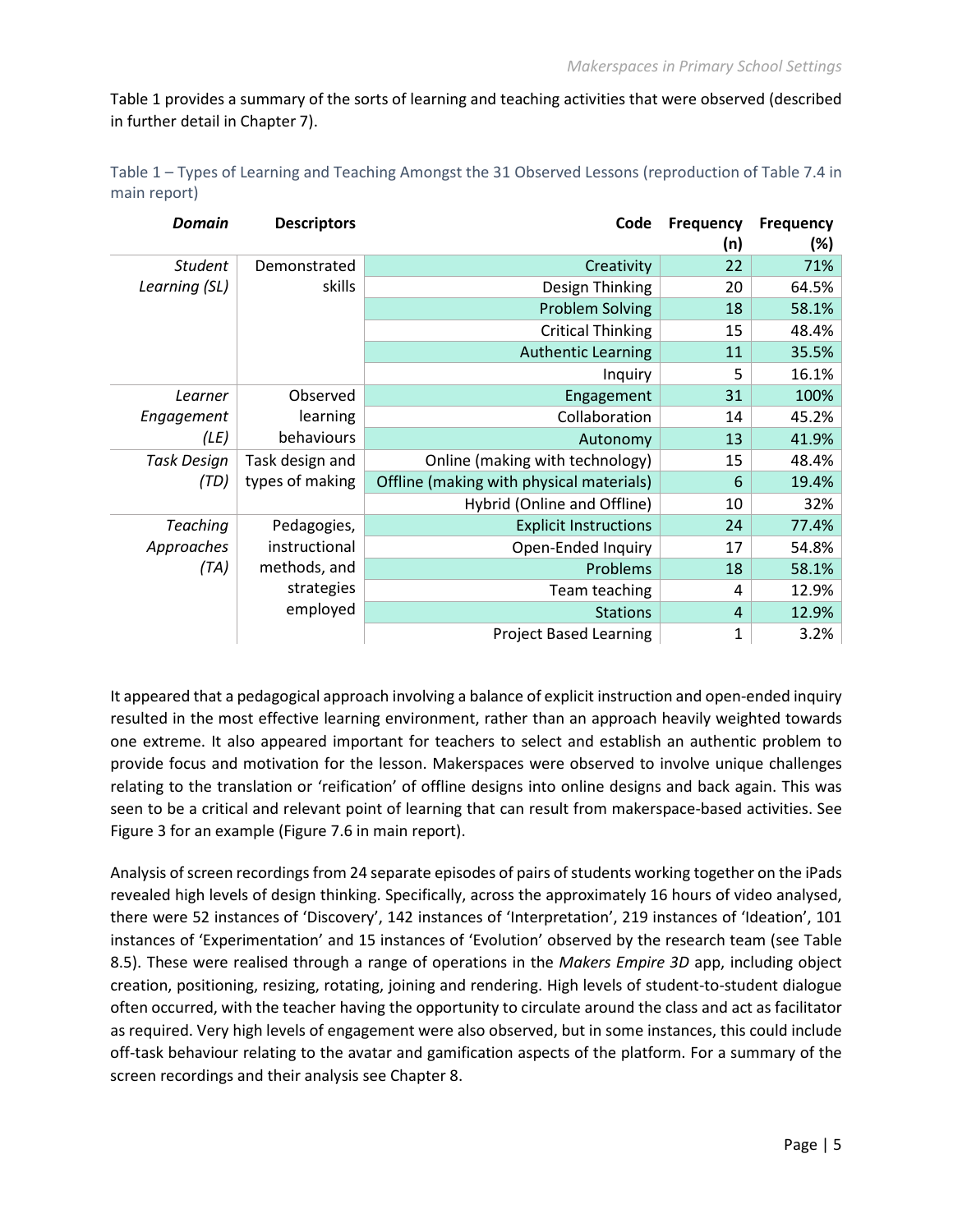

Figure 3 – Student translation of Gruffalo drawing to a digital design

In their reflective journals, teachers documented a range of challenges that they experienced, including finding an appropriate problem, access to equipment, technical difficulties, student misconceptions about what could be 3D printed (such as working robots), the still-emerging background knowledge of some students (for instance, of ratios), students' distraction, and the still-emerging nature of their collaborative skills. At the same time, and often in response to these challenges, teachers identified a range of strategies that supported learning in makerspaces, including explicit instruction, modelling, open-ended inquiry, pair work and group work, class discussion, questioning, scaffolding, reinforcement and revision, and resources such as models, presentation slides, visual cues, and QR codes. For further details about themes emerging from the teacher reflective journals, see Chapter 9.

#### Analysis of Participant Summative Reflections

In their focus groups, students were keen to discuss what they had designed using the *Makers Empire 3D* app and were able to identify the influence of the makerspaces activities on their learning. Among the 34 students interviewed, most either explicitly or implicitly articulated how the makerspaces lessons involved creativity and imagination ("you can make anything"), critical thinking and problem solving ("I did the same to reflect it to the other side too… then I add this little thing so we can hold it"), and development of content knowledge through tasks that they saw as relevant to the real world. Many were able to articulate how they had met functional requirements of the design problem they had been given. Students often enjoyed the opportunity to direct their own learning in the makerspaces lessons and saw the lessons in part as an exercise in collaboration. However, some students identified that collaboration problems could occur, for instance if their "group wasn't working as a team". Some students found it challenging to operate the interface at times, such as when interpreting the app interface, or placing and resizing objects, and some students desired more shapes to work with.

Many of the 34 students interviewed were highly positive in their reviews of the *Makers Empire 3D* app, with verbal ratings offered such as "100%" or "11 out of ten". Eight students (23.5%) chose to voluntarily use the app at home for fun, often with members of their family. All students indicated a desire to keep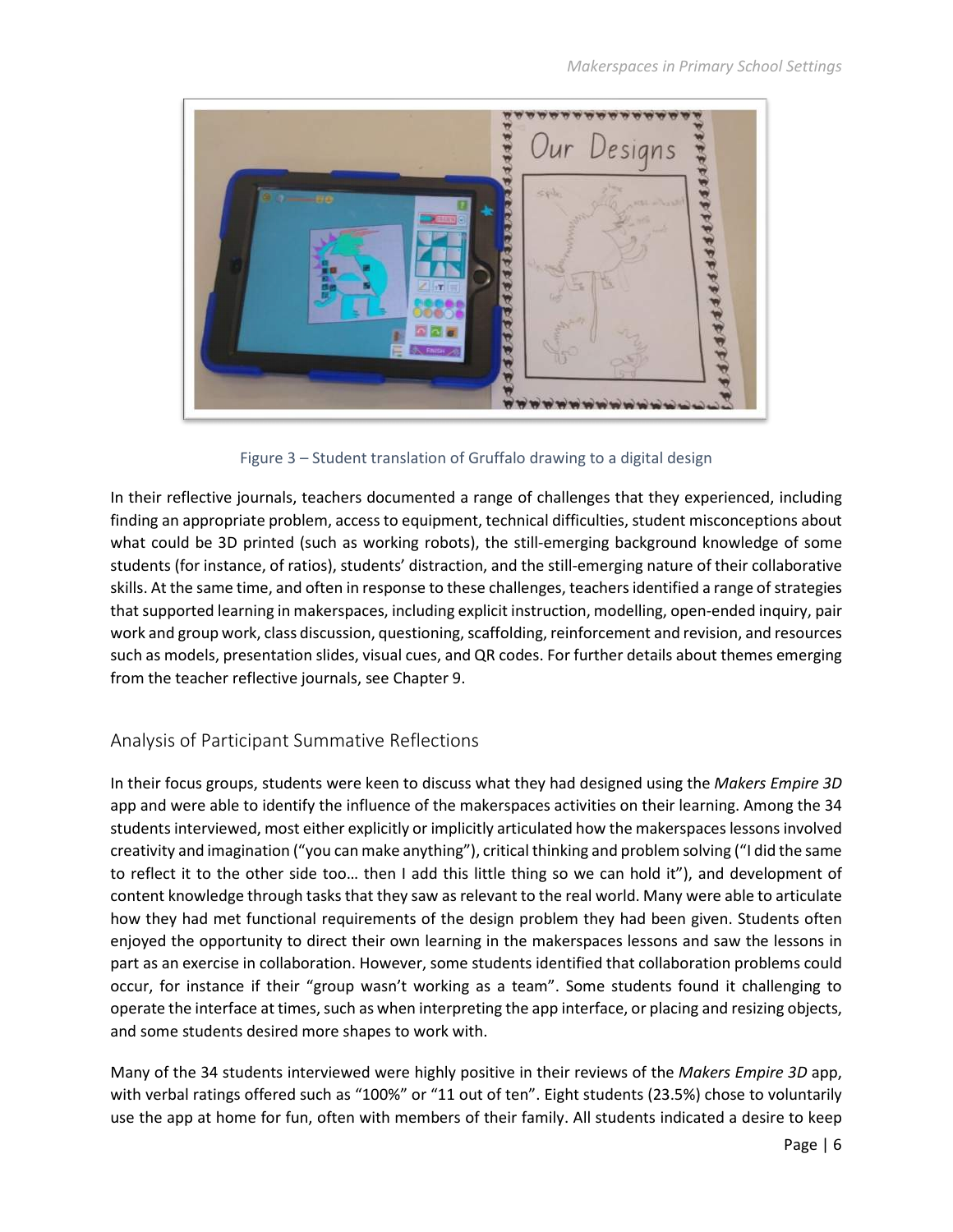using 3D design and printing in future lessons. There were 32 students (94.1%) who wanted to use 3D design and printing once they left school, for instance as a career ("…build houses so like… maybe people living in the street can have houses for them to get and live in") or for fun ("…like a toy, because I [already] made a toy ball for my dog"). An informal survey of students at one of the participating schools revealed that 292 of 297 students (97%) would like to complete another unit of work involving 3D design using the *Makers Empire 3D* app. For further details about the student focus groups, see Chapter 10.

The 27 teacher responses to the post-implementation questionnaire responses were compared using a seven-point scale from (0) "Strongly Disagree" to (6) "Strongly Agree". Results are graphically represented in Figure 4.



Figure 4 – Likert scale items across all stages of the study

Results indicate significant improvements to teachers' confidence, *t*(26)=7.29, *p*=0.000, and enthusiasm, *t*(26)=2.55, *p*=0.017, to teach in makerspaces at the end of the project. While the increase in their perceived importance of students acquiring maker learning capabilities was not significant, *t*(26)=1.91, *p*=0.067, the high levels of initial importance and sustained levels of post-project importance are notable. Teachers also appeared to undergo a shift in identity, being significantly more likely to identify themselves as makers, *t*(26)=4.22, *p*=0.000, at the end of the project. Additionally, according to the demographic questions, teachers' general confidence in teaching with technology increased from a mean score of 1.8 (between 'low' and 'medium') in the pre-professional learning questionnaire to a score of 2.4 (between 'medium' and 'high'), which was a highly significant result, *t*(26)=5.2, *p*=0.001. See Chapter 11 for further details about the teacher post-implementation questionnaire.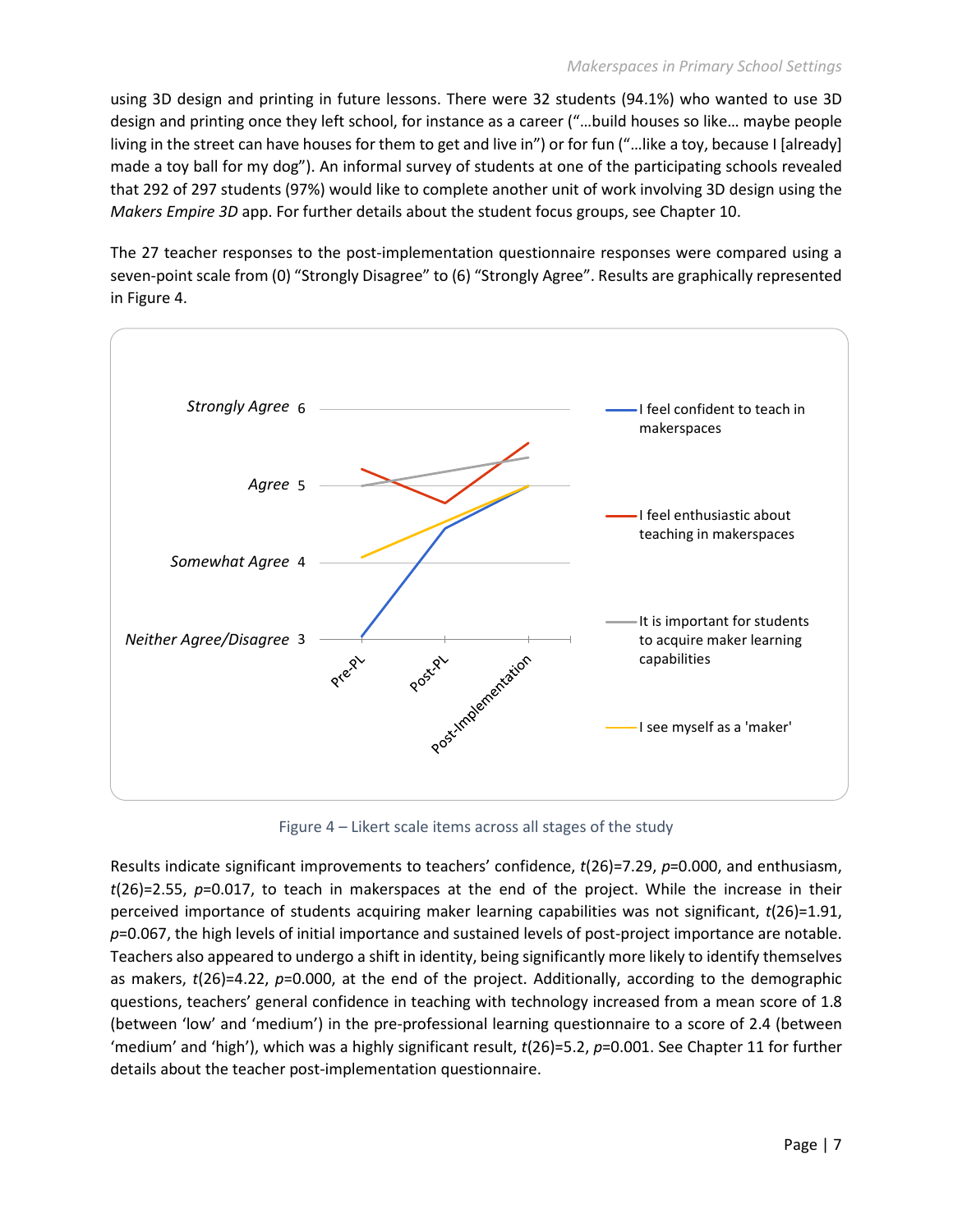In the teacher post-implementation focus groups the teachers indicated a range of positive student outcomes emerging from the project, including:

- creativity ("I had lots of girls engaging in building type challenges, and boys drawn to creative, free make tasks");
- collaboration ("It was really good to see them just working in groups, designing it, talking about what features they wanted");
- autonomy ("It was incredible to see what they could figure out just by playing around with the app and then share with their peers, rather than me keeping them all together");
- content knowledge development ("…[the shadow puppet task] really got us deeper into the science side of light");
- critical thinking ("…when we'd printed, and then they had a look at the flaws in their design … and then they went back and changed it [their designs], and I think that part right at the end was really where a lot of the learning took place");
- problem solving ("I haven't given them any help, [and] between themselves, [they have] worked out how to make sure it's [the component] not going to fall off when it gets printed");
- engagement ("…[one of my students] struggles with reading and a lot of things, and when we do anything to do with Makers Empire, his face lights up");
- literacy ("Once they were refining their designs, the language that they used was excellent");
- confidence ("Lower ability kids' confidence improved a lot, and they came up with fantastic, exciting ideas");
- resilience ("The main thing that I loved was that they sort of found problems with their designs and they weren't really intimidated by that anymore");
- reflection ("The main thing my students got from it [the unit of work] is that they just learned to be really good, reflective learners"); and
- excitement ("They were so excited to have the printed object… something that's a physical thing they could use").

Several teachers also pointed out that they appreciated how the makerspaces project enabled them to implement an integrated curriculum, with one teacher commenting that "I really liked how it allowed me to look at learning as a whole, right, not 'this is English, this is Maths'… Really, I could think about in what ways I could make it more meaningful. I could change it and relate it to all the Key Learning Areas". There were also repeated stories of student transformation, for instance, where one of Kindergarten teacher Julia's previously reluctant writers had later become "a shining star".

Teachers identified a range of strategies during the interviews that they felt were important to incorporate into their lessons, in addition to those raised in the reflective journals. These included the explicit integration of a design thinking cycle, a balance of explicit instruction and open-ended exploration, the use of authentic problem-based tasks and real world connections, the use of offline tasks to support online design processes, encouragement of constructive peer feedback, and the provision of adequate time to experiment. One teacher felt that the *Makers Empire* platform was essential for supporting design thinking in her unit of work, commenting that refining designs "is a skill that they may not have had [achieved] without the support of the app". Teachers also utilised strategies to speed up the 3D printing process such as printing multiple designs at smaller scale.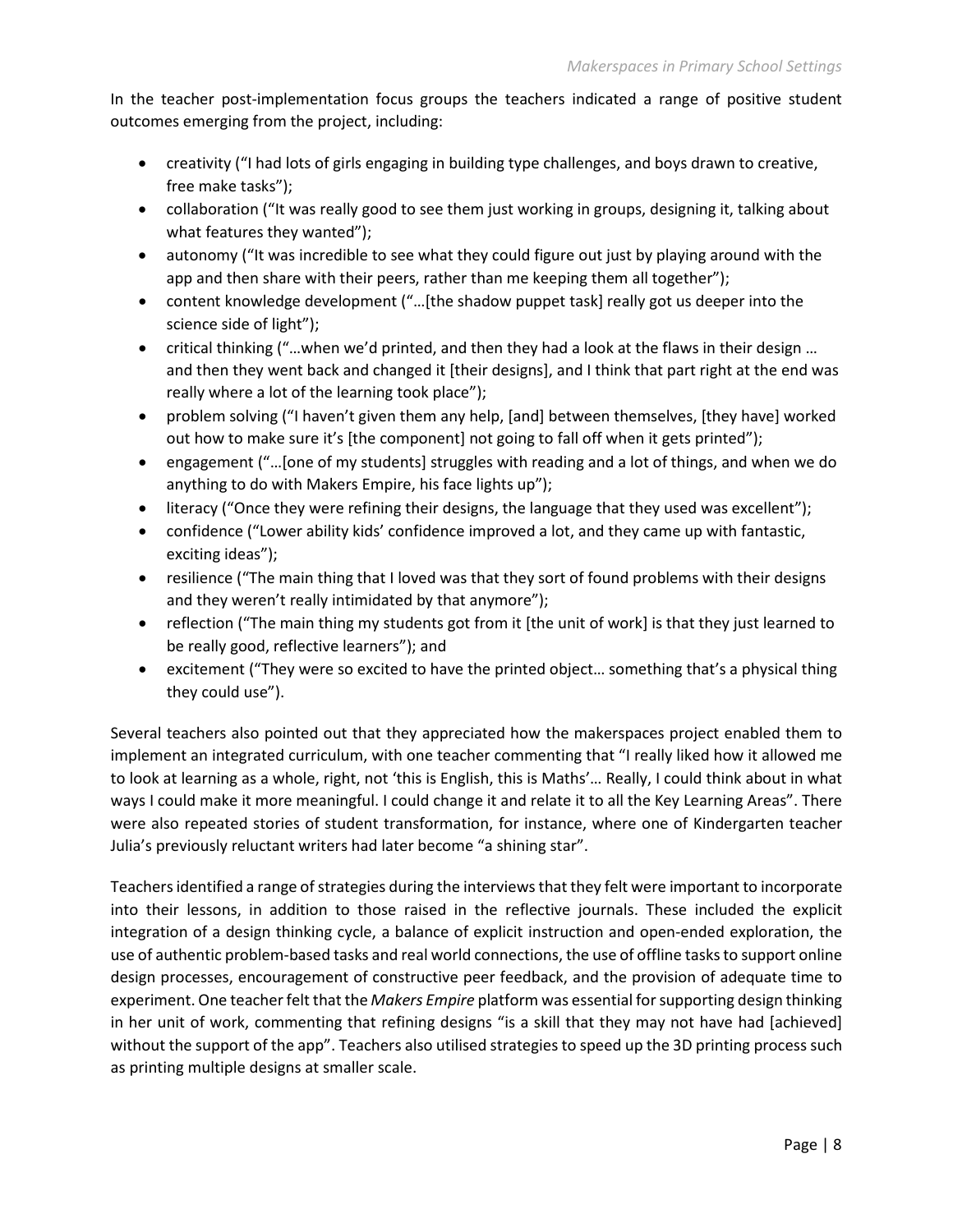#### *Makerspaces in Primary School Settings*

Teachers reiterated several challenges that they experienced during the modules, including technical problems with the 3D printing, the time it took to print objects, their lack of knowledge about 3D printing and the *Makers Empire 3D* app, their students' lack of access to hardware, the limited technical support within the school, and having insufficient time to complete the module of work within an already crowded curriculum. In addition, some Kindergarten teachers felt that manipulating and interpreting the *Makers Empire 3D* app posed literacy and dexterity challenges for their young learners, which prompted them to provide highly explicit instructions at times. Teachers also saw as essential an appropriately-configured learning space for the task at hand, in terms of equipment and flexible furniture. Translating or 'reifying' offline design drafts into online designs and vice versa was viewed as a challenge by some teachers, but also as an opportunity to develop relevant problem solving and digital design skills.

An unanticipated outcome of the study was the self-reported changes in teachers' practice that took place. Several teachers indicated that they had shifted to be more collaborative, flexible, and comfortable with technology. The classroom environment became one where they were in learning partnerships with students, and as a result, students came to see them as models of life-long learning. Some teachers related how these changes had transcended beyond their makerspaces modules into their general teaching, for instance in the form of more inquiry-based, problem-based and flexible learning designs. All of the 24 classroom teachers who participated in the focus group expressed a desire to integrate 3D design-based makerspaces into their future classes. For further details about the teacher focus groups, see Chapter 12.

#### Findings

Triangulating the analyses of the nine data sources led to the following findings in response to the research questions.

#### **1. What do students learn when undertaking maker activities?**

When undertaking makerspace-based activities, students were observed to develop creativity, problem solving skills, critical thinking, inquiry capabilities, design thinking skills, collaborative skills, autonomy, literacy, numeracy, scientific understanding, technological capabilities, communication skills, reflective learning capabilities, and resilience.

#### **2. How do maker activities using 3D technology impact on students' design thinking skills?**

Maker activities using 3D technologies resulted in students demonstrating extensive design thinking skills in discovery, interpretation, ideation, as well as varying degrees of competence with experimentation and evolution. Students also cultivated the capacity to translate their offline designs into online representations, and developed a range of other 21<sup>st</sup> century skills as part of the design process.

#### **3. What supports and constrains learning in maker activities?**

Learning in makerspaces is affected by the balance of explicit instruction to open-ended inquiry, the general pedagogical strategies that are used, the types of tasks that are set, the effectiveness of technological resources that are used, the sequencing of tasks, the design of the spaces being used, students' background knowledge, and their ability to collaborate productively. Each of these factors were observed to support or constrain learning, depending on how they were configured.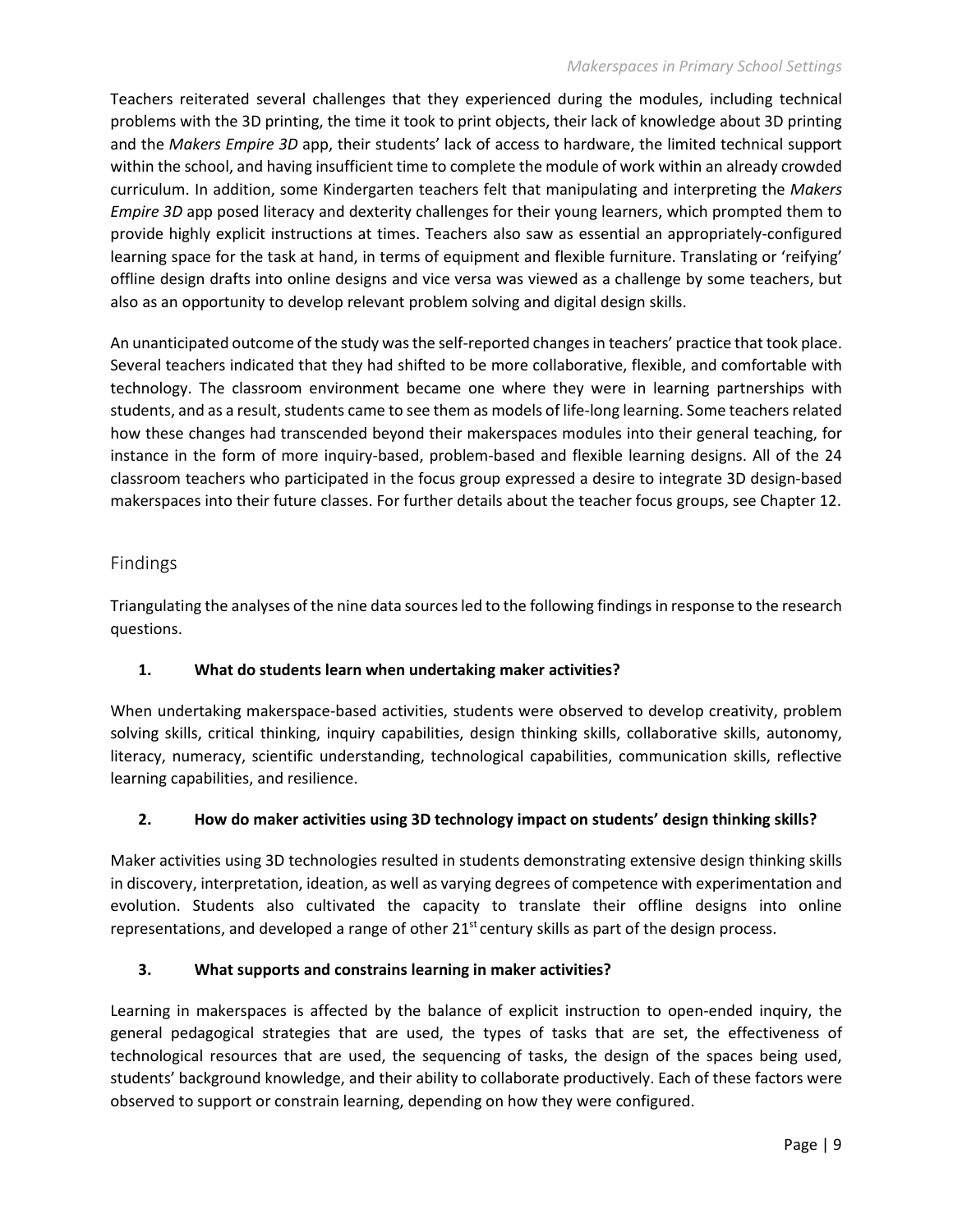#### **4. How do maker activities using 3D technology influence student motivation, engagement, self-efficacy and future intentions?**

Maker activities using 3D technology resulted in very high levels of learner engagement, as well as marked increases to some students' confidence – particularly those less capable students. Off-task behaviour was sometimes observed to result from unavailability of technology resources, students' developing abilities to work productively in groups, and gamification aspects of the software. There was strong student demand to undertake further lessons involving 3D design and printing, with many students expressing a desire to engage in 3D design activities outside school, and in their future careers.

#### **5. How can teacher capacity to embed design thinking processes through maker-based pedagogies be developed through blended professional learning?**

Involving face-to-face workshops and online support, the professional learning program led to a significant increase in teacher confidence to teach in makerspaces. Teachers indicated that the well-structured, pedagogically grounded, hands-on and situated approach teachers having a better understanding of makerspaces, how to teach in them, the technical skills required, and  $21^{st}$  century capabilities more generally. Prioritising time to master the technology and repositioning the online professional learning as more responsive to teacher needs are potential strategies going forward.

#### **6. How can teachers be best supported to develop their maker pedagogical capabilities?**

For teachers to effectively develop their maker pedagogical capabilities, they need to be provided with access to reliable technology, collegial support, teaching resources, appropriate makerspaces, and time to develop their capabilities and lessons. In addition, they are best supported by a school culture that encourages exploration and experimentation.

For more detailed explication of each of these findings and the data sources that evidence them, see Chapter 13.

#### Future Considerations

As a result of the analysis conducted in this research project and the findings gleaned, the research team proposes:

- 1. that support be provided to promote makerspaces in schools as an effective and integrated means of developing STEM skills, digital competencies, and 21<sup>st</sup> Century learning capabilities;
- 2. that teachers who are implementing makerspaces modules are encouraged to strike a balance between explicit instruction and open-ended inquiry, set authentic tasks that are appropriately problematised, sequence tasks constructively, consider the design of their teaching spaces, attend to students' prerequisite knowledge, and actively guide group work processes;
- 3. that co-ordinated professional learning opportunities be provided to teachers to improve their knowledge of design-based learning and how makerspaces curriculum can support its development;
- 4. that the professional learning opportunities provided to teachers is well structured, pedagogically grounded, hands-on and collaborative, incorporating extensive opportunities to explore new technologies and being responsive to individual contexts;